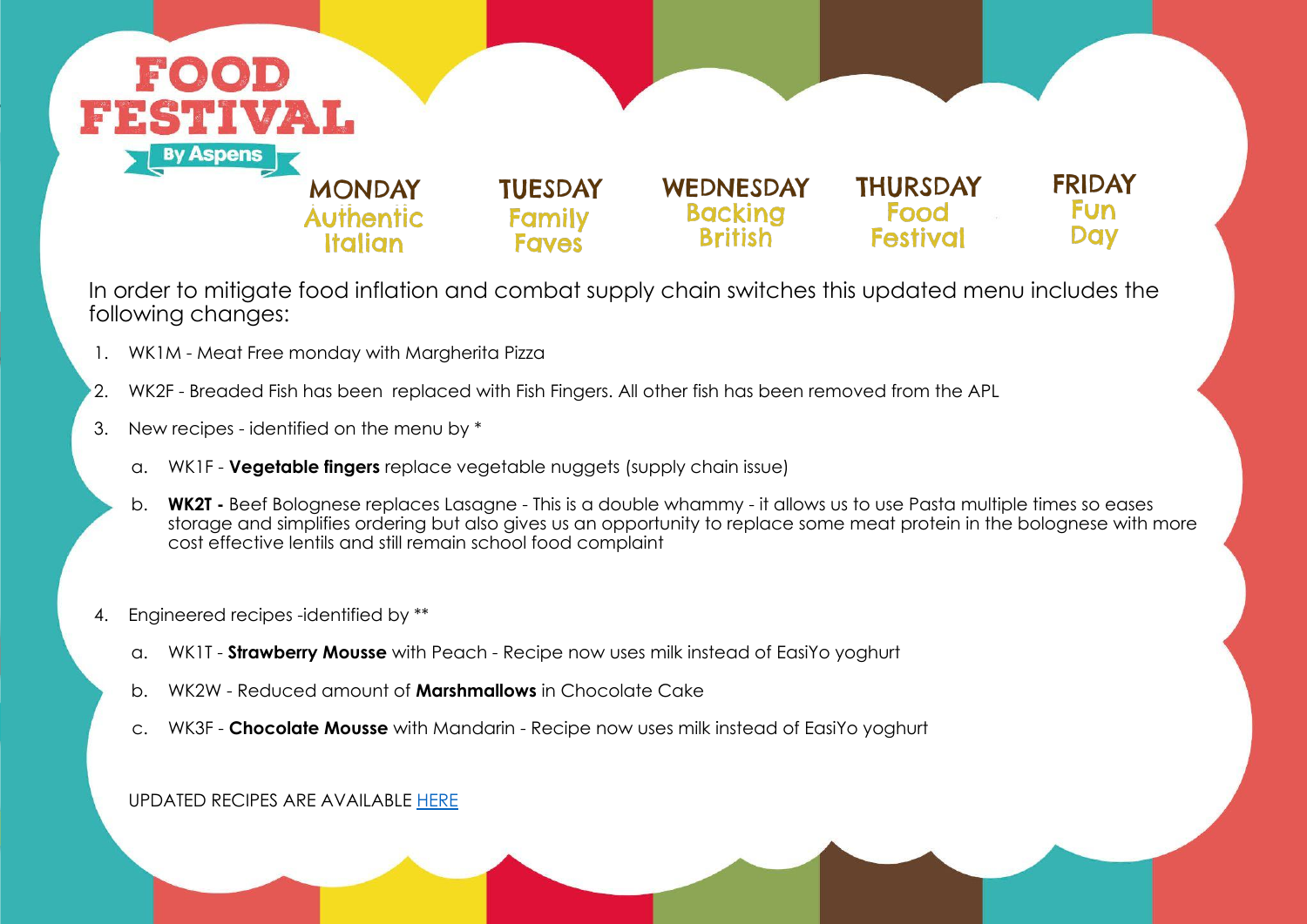#### **Fish Fingers**

Salmon or Pollock Chips and Baked Beans

#### **Baked Beans & Vegetable Fingers\*** Chips

 $\overline{\mathsf{V}}$ 

| FOOD<br>FESTIVAL                                            |                                                                                                       | <b>Spring / Summer 2022</b><br>7/3, 28/3, 18/4, 9/5, 30/5, 20/6, 11/7                |                                                                                                                  |                                                                                                       |  |  |  |
|-------------------------------------------------------------|-------------------------------------------------------------------------------------------------------|--------------------------------------------------------------------------------------|------------------------------------------------------------------------------------------------------------------|-------------------------------------------------------------------------------------------------------|--|--|--|
| <b>By Aspens</b>                                            | <b>MONDAY</b><br><b>Authentic</b><br><b>Italian</b>                                                   | <b>TUESDAY</b><br><b>Family</b><br><b>Faves</b>                                      | WEDNESDAY<br><b>Backing</b><br><b>British</b>                                                                    | <b>THURSDAY</b><br>Food<br><b>Festival</b>                                                            |  |  |  |
| <b>Option 1</b>                                             | <b>Margherita Pizza*</b><br>Mini jackets<br>Sweetcorn                                                 | <b>Beef Burger</b><br>in a Bun<br>Oven Baked<br>Wedges<br>Coleslaw                   | <b>Roast Gammon</b><br>Roasties and<br><b>Fresh Vegetables</b><br>Gravy                                          | <b>Chicken Tikka</b><br><b>Biryani</b><br><b>Wholegrain Rice</b><br>Coconut Green<br><b>Beans</b>     |  |  |  |
| <b>Option 2</b>                                             | <b>Margherita Pizza</b><br>Mini jackets<br>Sweetcorn<br>$\mathbf{V}$                                  | <b>Super Veggie</b><br><b>Burger</b><br>in a Bun<br>Oven Baked<br>Wedges<br>Coleslaw | <b>Veggie Sausage &amp;</b><br><b>Summer Veg</b><br><b>Traybake</b><br>Roasties and<br>Fresh Vegetables<br>Gravy | <b>Roasted Sweet</b><br><b>Potato Dhal</b><br><b>Wholegrain Rice</b><br>Coconut Green<br><b>Beans</b> |  |  |  |
| Potatoes &<br>Pasta                                         | Hot Tomato Pasta with Cheese or Crispy Skin Jacket Potato with Tasty Topp                             |                                                                                      |                                                                                                                  |                                                                                                       |  |  |  |
| <b>Packed</b><br>Lunch                                      | <b>Pick and Mix Packed Lunch</b><br>Freshly filled sandwich or roll, healthy snack, home bake and pie |                                                                                      |                                                                                                                  |                                                                                                       |  |  |  |
| <b>The Finale</b>                                           | <b>Warm Pineapple</b><br>with Vanilla Ice<br><b>Cream</b>                                             | <b>Sticky</b><br><b>Gingerbread</b><br>Cake                                          | <b>Chocolate</b><br><b>Brownie</b>                                                                               | <b>Strawberry</b><br>Mousse**<br>with Peach                                                           |  |  |  |
| Homemade Bread, Fresh Fruit, Yoghurt and Salad available ev |                                                                                                       |                                                                                      |                                                                                                                  |                                                                                                       |  |  |  |
|                                                             |                                                                                                       | V Veggie<br>▲ Meat                                                                   | $\blacklozenge$ Jacket Potato<br><b>Packed Lunch</b>                                                             |                                                                                                       |  |  |  |



# **FRIDAY Fun** Day

# Pasta **Hot Tomato Pasta with Cheese or Crispy Skin Jacket Potato with Tasty Toppings available daily**

ece of fruit

**Oat Cookie**

 $\overline{\phantom{a}}$ 

rery day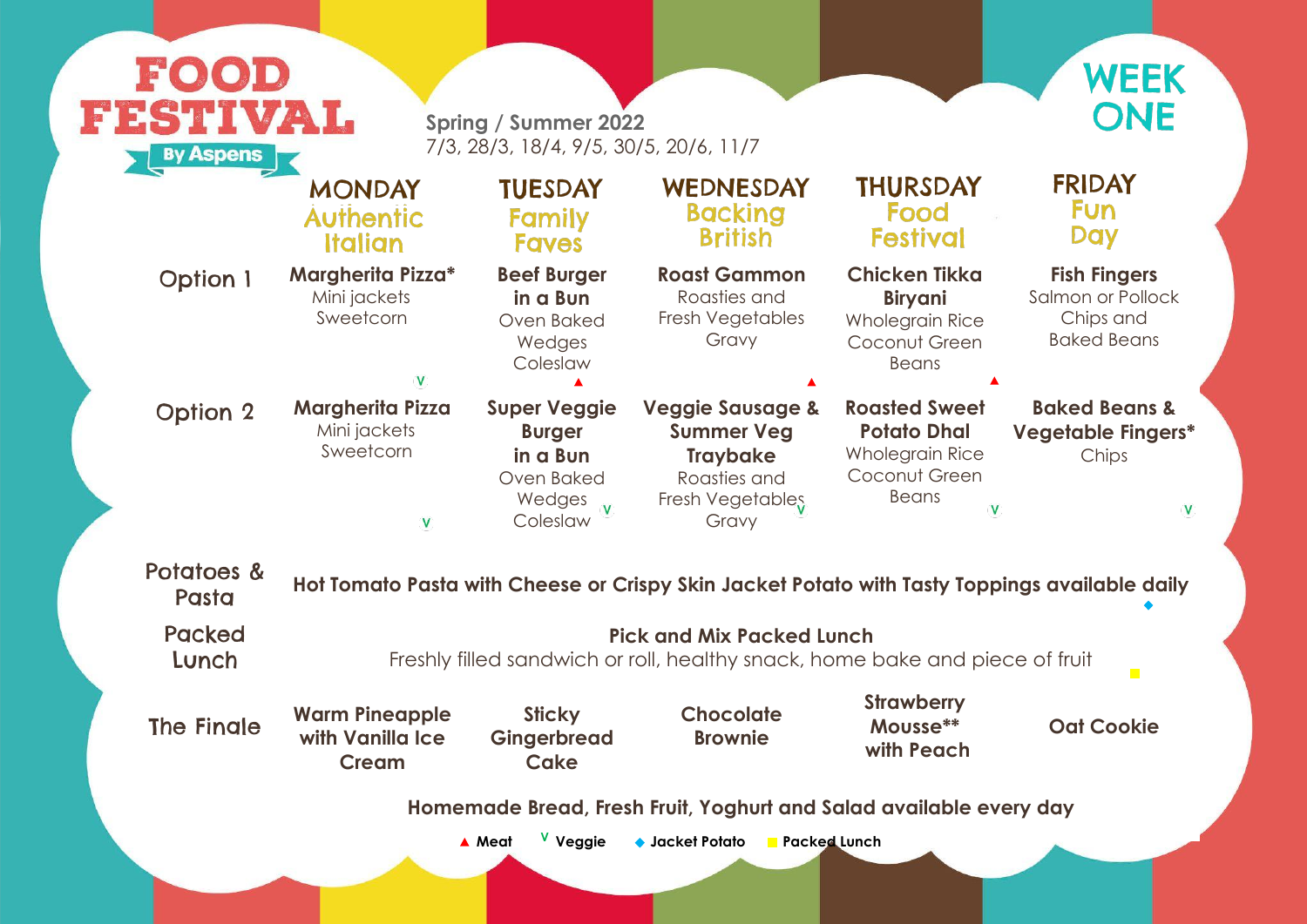|                                                                    | $\textbf{F}(\textbf{O}(\textbf{O})\textbf{D})$<br>FESTIVAL<br><b>By Aspens</b>                                       |                                                                                                                  | <b>Spring / Summer 2022</b><br>21/2, 14/3, 4/4, 25/4, 16/5, 6/6, 27/6, 18/7      |                                                                                                      |                                                                                     | <b>WEEK</b><br>TWO                                                                                           |  |
|--------------------------------------------------------------------|----------------------------------------------------------------------------------------------------------------------|------------------------------------------------------------------------------------------------------------------|----------------------------------------------------------------------------------|------------------------------------------------------------------------------------------------------|-------------------------------------------------------------------------------------|--------------------------------------------------------------------------------------------------------------|--|
|                                                                    |                                                                                                                      | <b>MONDAY</b><br><b>Authentic</b><br><b>Italian</b>                                                              | <b>TUESDAY</b><br>Family<br><b>Faves</b>                                         | WEDNESDAY<br><b>Backing</b><br><b>British</b>                                                        | <b>THURSDAY</b><br>Food<br><b>Festival</b>                                          | <b>FRIDAY</b><br><b>Fun</b><br><b>Day</b>                                                                    |  |
|                                                                    | <b>Option 1</b>                                                                                                      | <b>Creamy Chicken</b><br><b>Pasta Bake</b><br><b>Whole Grain Penne</b><br><b>Green Salad</b>                     | <b>BBQ Pulled Pork &amp;</b><br><b>Mash</b><br>Carrots                           | <b>Roast Chicken &amp;</b><br>Stuffing<br>Roasties and<br><b>Fresh Vegetables</b><br>Gravy           | <b>Beef Bolognese*</b><br>Potato Wedges<br><b>Rainbow Slaw</b>                      | <b>Fish Fingers*</b><br>Salmon or Pollock<br>Chips and<br><b>Mushy Peas</b>                                  |  |
|                                                                    |                                                                                                                      |                                                                                                                  |                                                                                  |                                                                                                      |                                                                                     |                                                                                                              |  |
|                                                                    | <b>Option 2</b>                                                                                                      | <b>Veggie Bolognese</b><br><b>Whole Grain Penne</b><br><b>Green Salad</b>                                        | <b>Baked Bean &amp;</b><br><b>Veggie Sausage</b><br><b>Cowboy Pie</b><br>Carrots | <b>Cheese &amp; Spring</b><br><b>Onion Pastry Slice</b><br>Roasties and<br>Fresh Vegetables<br>Gravy | <b>Veggie Nachos &amp;</b><br><b>Cheese</b><br>Potato Wedges<br><b>Rainbow Slaw</b> | <b>Carrot &amp; Potato</b><br><b>Cakes Homemade</b><br><b>Tomato sauce</b><br>Chips and<br><b>Mushy Peas</b> |  |
|                                                                    | Potatoes &<br>Hot Tomato Pasta with Cheese or Crispy Skin Jacket Potato with Tasty Toppings available daily<br>Pasta |                                                                                                                  |                                                                                  |                                                                                                      |                                                                                     |                                                                                                              |  |
|                                                                    | <b>Packed</b><br>Lunch                                                                                               | <b>Pick and Mix Packed Lunch</b><br>Freshly filled sandwich or roll, healthy snack, home bake and piece of fruit |                                                                                  |                                                                                                      |                                                                                     |                                                                                                              |  |
|                                                                    | <b>The Finale</b>                                                                                                    | <b>Peaches</b><br>& Vanilla Ice<br>Cream**                                                                       | <b>Rice Krispie Cakes</b>                                                        | <b>Chocolate &amp;</b><br><b>Marshmallow</b><br>Cake**                                               | <b>Apple Pie &amp;</b><br><b>Custard</b>                                            | $\overline{\phantom{a}}$<br><b>Fruity Flapjack</b>                                                           |  |
| Homemade Bread, Fresh Fruit, Yoghurt and Salad available every day |                                                                                                                      |                                                                                                                  |                                                                                  |                                                                                                      |                                                                                     |                                                                                                              |  |
|                                                                    |                                                                                                                      |                                                                                                                  | V Veggie<br>▲ Meat                                                               | $\bullet$ Jacket Potato                                                                              | <b>Packed Lunch</b>                                                                 |                                                                                                              |  |